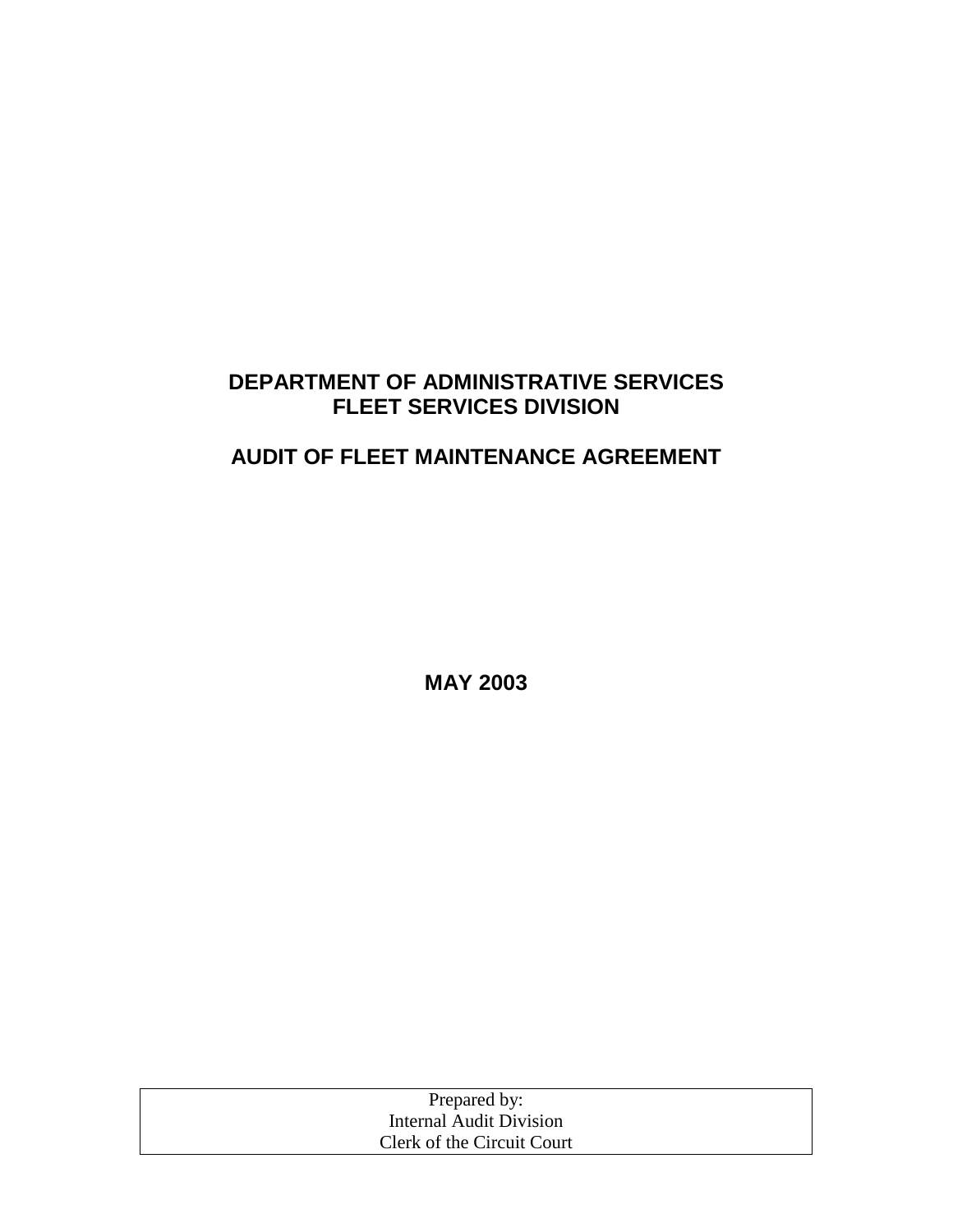May 30, 2003

The Honorable Daryl McLain, Chairman The Board of County Commissioners Seminole County, Florida 1101 East First Street Sanford, FL 32771

Dear Mr. Chairman:

 I am very pleased to present you with the attached audit of fleet services agreement under the administration of the Administrative Services Department.

 Management's responses have been incorporated into the final report. It is our opinion that Fleet effectively is administering the contract and is committed to providing the county with an efficient fleet maintenance program. The administrative controls over the contract are adequate and operating in effectively in accordance with county policy and other applicable regulations.

I would like to thank the men and women of the Fleet Services Division for their cooperation and assistance throughout the course of this audit. I especially would like to acknowledge the help of Ms. Ruth Alfson. The assistance is deeply appreciated. With warmest personal regards, I am

Most cordially,

 Maryanne Morse Clerk of the Circuit Court Seminole County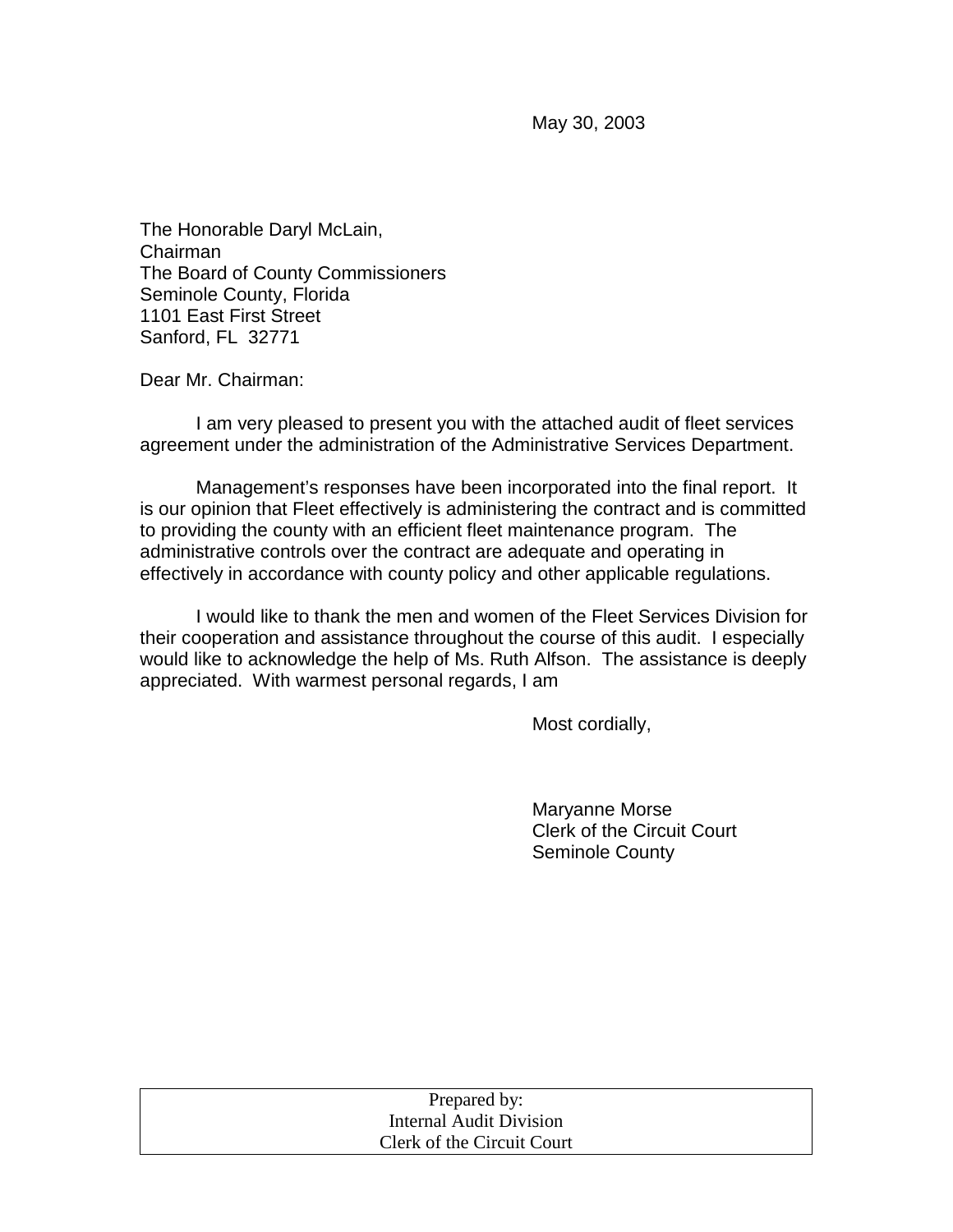#### **DISTRIBUTION LIST**

BOARD OF COUNTY COMMISSIONERS Mr. Carlton Henley Mr. Daryl McLain Mr. Grant Maloy Mr. Randall Morris Mr. Dick Van Der Weide

> COUNTY MANAGER'S OFFICE Mr. J. Kevin Grace Mr. Robert Frank Ms. Sally Sherman

DEPARTMENT OF ADMINISTRATIVE SERVICES Ms. Jamie Croteau Ms. Ruth Alfson

> DEPARTMENT OF COUNTY FINANCE Mr. Robert Wilson

BOARD OF COUNTY COMMISSION RECORDS Ms. Sandy McCann

| Prepared by:               |
|----------------------------|
| Internal Audit Division    |
| Clerk of the Circuit Court |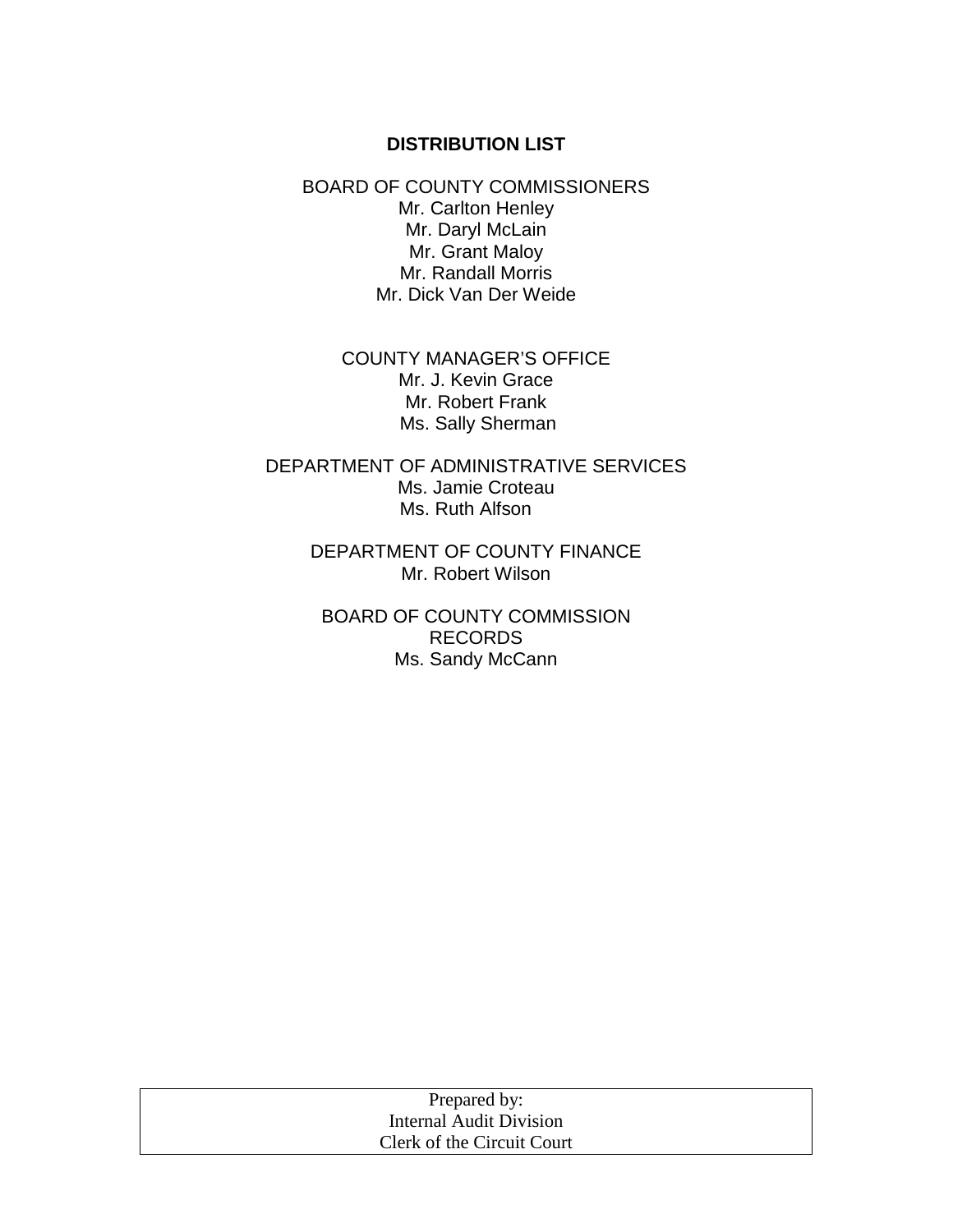## **TABLE OF CONTENTS**

## **Transmittal letter**

## **Introduction**

# **Findings and Recommendations**

| 1. Some terminated employees are still on the authorized vehicle user list. |  |
|-----------------------------------------------------------------------------|--|
|                                                                             |  |
|                                                                             |  |

| 2. Some vehicles are not being serviced in accordance with the<br>preventative maintenance schedule established by Fleet. |
|---------------------------------------------------------------------------------------------------------------------------|
|                                                                                                                           |
|                                                                                                                           |

| Prepared by:               |  |
|----------------------------|--|
| Internal Audit Division    |  |
| Clerk of the Circuit Court |  |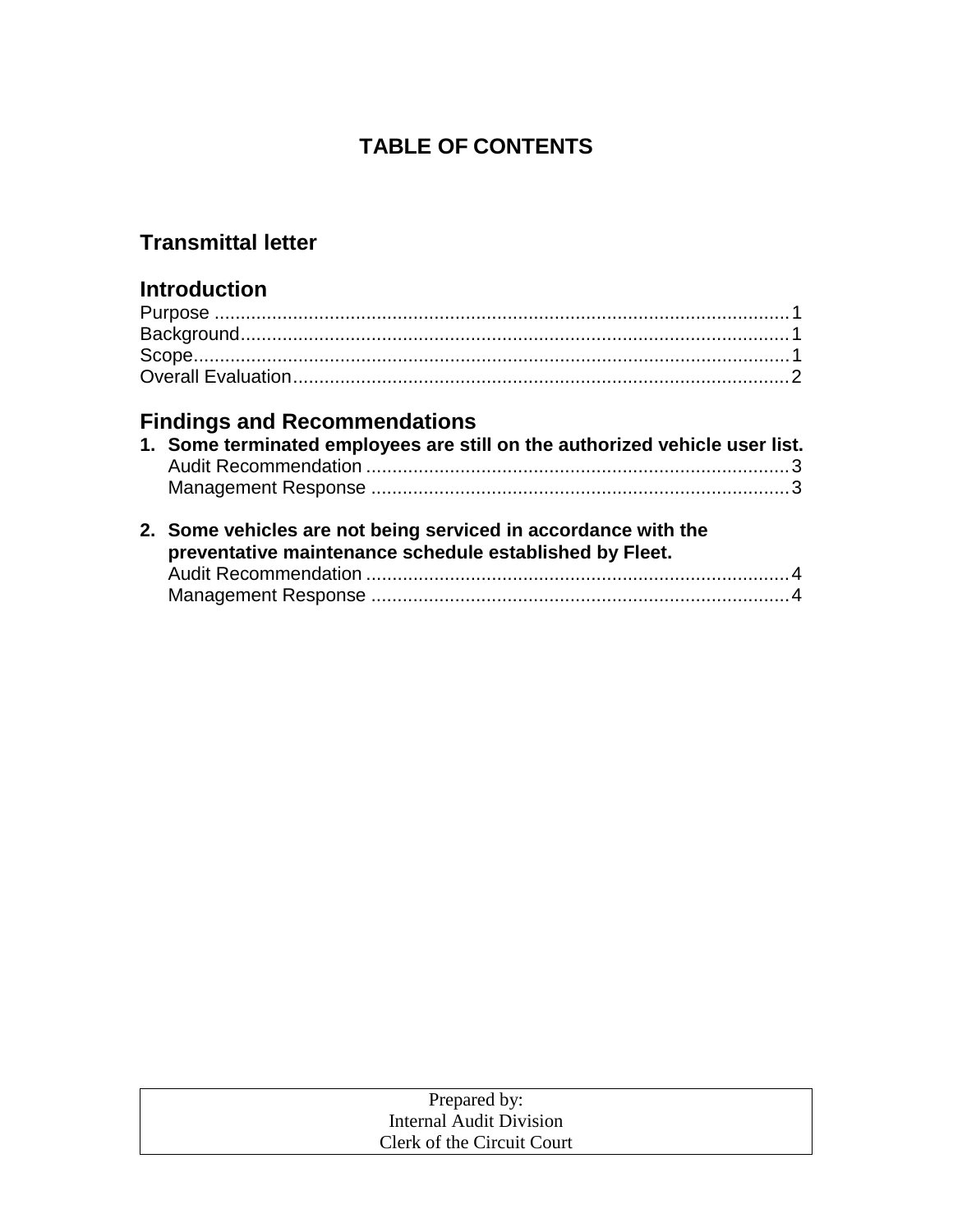### **Seminole County Administrative Services Department Fleet Services Division**

### **Audit of Fleet Maintenance Agreement**

The Internal Audit Division of the Office of the Clerk of the Circuit Court has completed an audit of the fleet maintenance agreement between Serco Management Services, Inc., hereinafter referred to as "Serco", and Seminole County government.

#### **PURPOSE**

The purpose of the review was to determine compliance with the terms and conditions of the Fleet Maintenance Agreement (RFP-486-00/BJC); and to determine if the internal administrative controls over the contract are adequate and operating effectively in accordance with county policy and other applicable regulations.

#### **BACKGROUND**

The Fleet Services Division is staffed with three professionals who are responsible for administering all fleet management activities, including: establishing procedures for vehicle specifications; assignments; acquisitions; registration and licensing for all vehicles; and fleet maintenance.

On November 29, 2000, the county entered into an agreement with Serco for twenty-one months, at a cost of \$5,903,925.00. The contract allowed for an additional two-year renewal period, which was extended on July 25, 2002, with an increased cost of \$7,036,583.04.

Serco is responsible for ensuring that all maintenance activities are performed in a manner consistent with the terms and conditions of the contract. During the period January 1, 2001 through September 30, 2002 Serco completed work orders for preventive maintenance totaling \$5,903,925.00. The contractor also processed work orders for work outside the contract (non-preventive maintenance) for \$1,303,085.28. The total cost to the county was \$7,207,010.28.

The results of the audit are included in the report that follows:

| Prepared by:               |
|----------------------------|
| Internal Audit Division    |
| Clerk of the Circuit Court |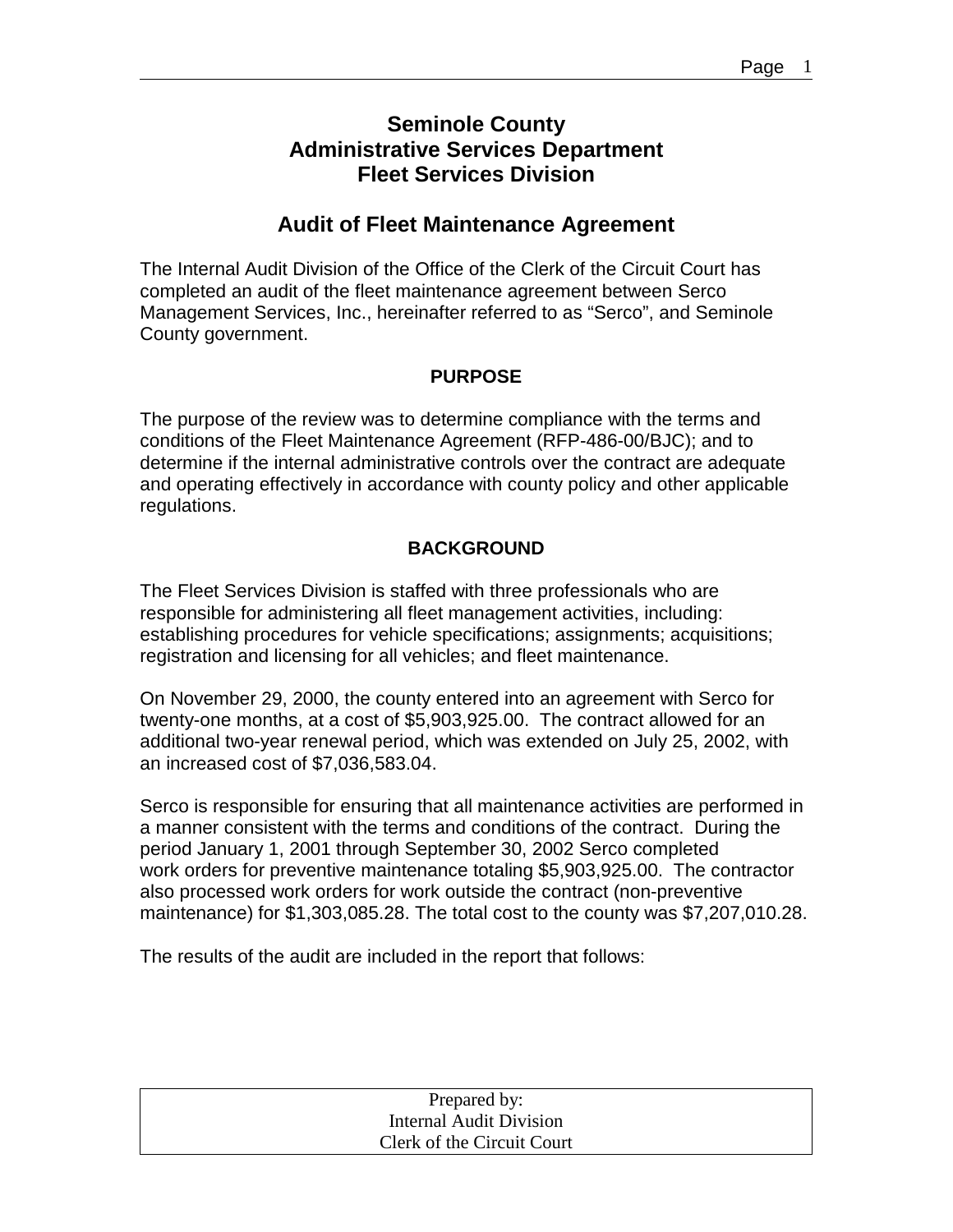#### **SCOPE**

The scope of this audit included a review of business practices relating to the Fleet Services Division. We examined transactions and documentation for the period January 2001 to September 30, 2002. Specifically, the purpose included an examination of contractor monthly bills for accuracy, classification of services rendered and costs incurred.

The audit included:

- Review of procedures being used to ensure compliance with the contract and with county policy, Florida Statutes, and other applicable regulations;
- Review of internal controls to ensure that billings, are correct, in the right amount, and submitted in a timely manner;
- Review of the terms and conditions of the contract;
- Review of the electronic record keeping and reporting system for all services performed under the agreement;
- Interviews with county personnel; and,
- Any other procedures considered necessary under the circumstances.

The audit was performed by Bill Carroll and Gail Joubran.

#### **OVERALL EVALUATION**

It is our opinion that Fleet effectively is administering the contract and is committed to providing the county with an efficient fleet maintenance program.

The administrative controls over the contract are adequate and operating effectively in accordance with county policy and other applicable regulations. However, the following issues warrant management's attention:

#### **FINDING NO. 1**

*Some terminated employees are still on the authorized vehicle user list.* 

Fleet maintains a list of employees authorized to use a county vehicle. This list is used to monitor vehicle usage, to keep a current record of those employees covered by the group insurance plan and to ensure that there is control over who is authorized to fuel vehicles.

| Prepared by:               |  |
|----------------------------|--|
| Internal Audit Division    |  |
| Clerk of the Circuit Court |  |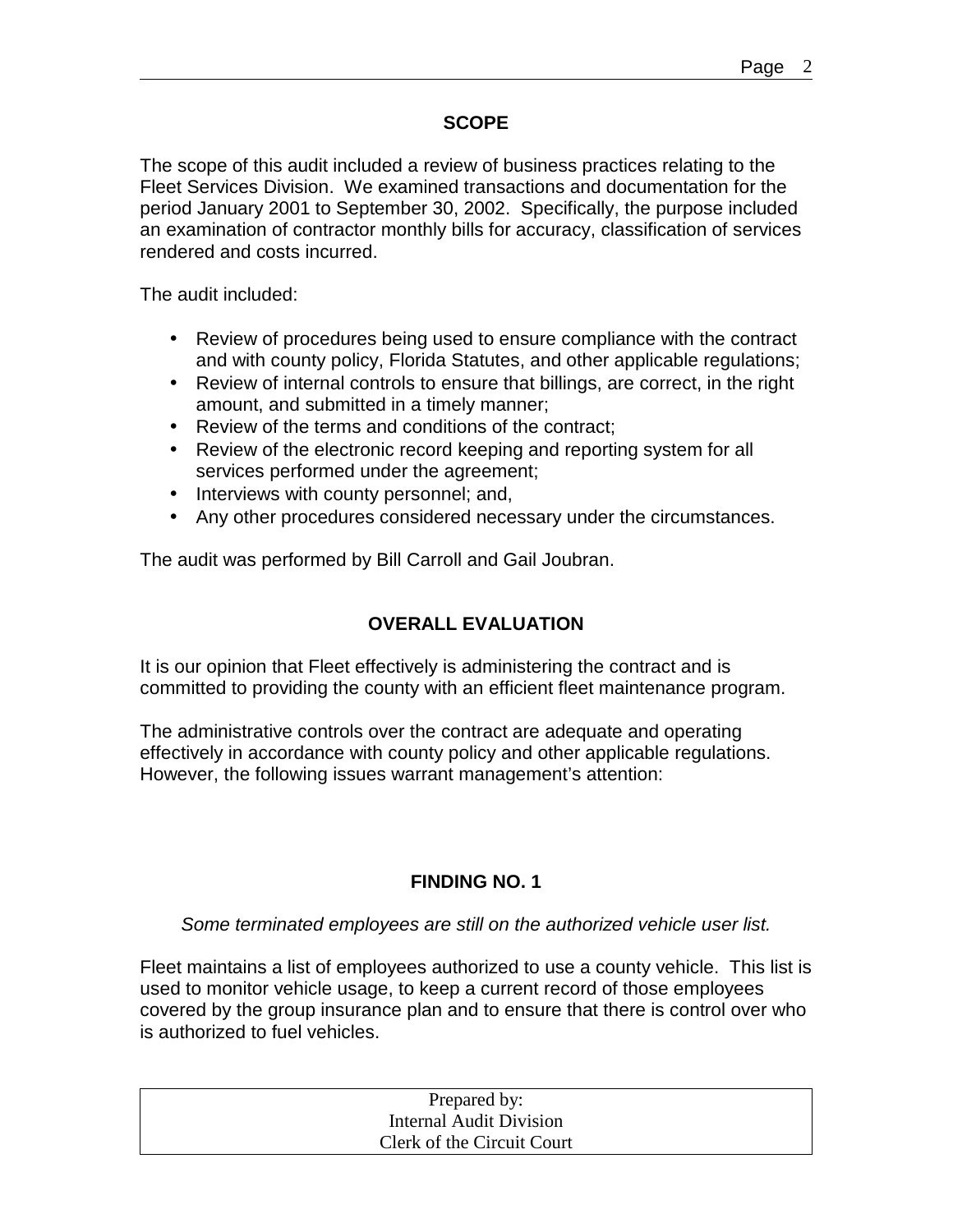Internal Audit compared authorized vehicle listings with the listing of current county employees. One hundred thirteen terminated employees were still listed as authorized vehicle users. A list of these employees along with their termination dates was furnished to Fleet for investigation into the possibility of improper fuel usage. Fleet immediately took corrective action to remove the names from the authorized vehicle user list and was able to assure Internal Audit that no former employee had used gas inappropriately.

By not keeping and comparing updated employee and authorized user lists, there exists the possibility for misappropriation of fuel usage, lack of proper insurance coverage, or over coverage resulting in the county paying excess insurance premiums.

#### **Recommendation**

Human resource should establish a written procedure to notify Fleet, weekly, biweekly, or monthly of terminated employees. Fleet should deactivate names from the authorized vehicle list and update insurance lists.

#### **Management Response**

Fleet Services concurs. We have worked with Human Resources to correct this problem.

#### **FINDING NO. 2**

#### *Some vehicles are not being serviced in accordance with the preventative maintenance schedule established by Fleet.*

To maintain the county fleet, a preventative maintenance schedule is disseminated to the various divisions, so that the vehicles can be brought in for regular service.

The three goals of having a maintenance schedule are:

- First, provide an internal schedule for the mechanics;
- Second, ensure that vehicles are maintained in a manner that minimizes the expense to the county; and,
- Third, provides advance notice to divisions on when to service vehicles. By not maintaining a schedule, a backlog of vehicles may arise, lending to costly inefficiencies.